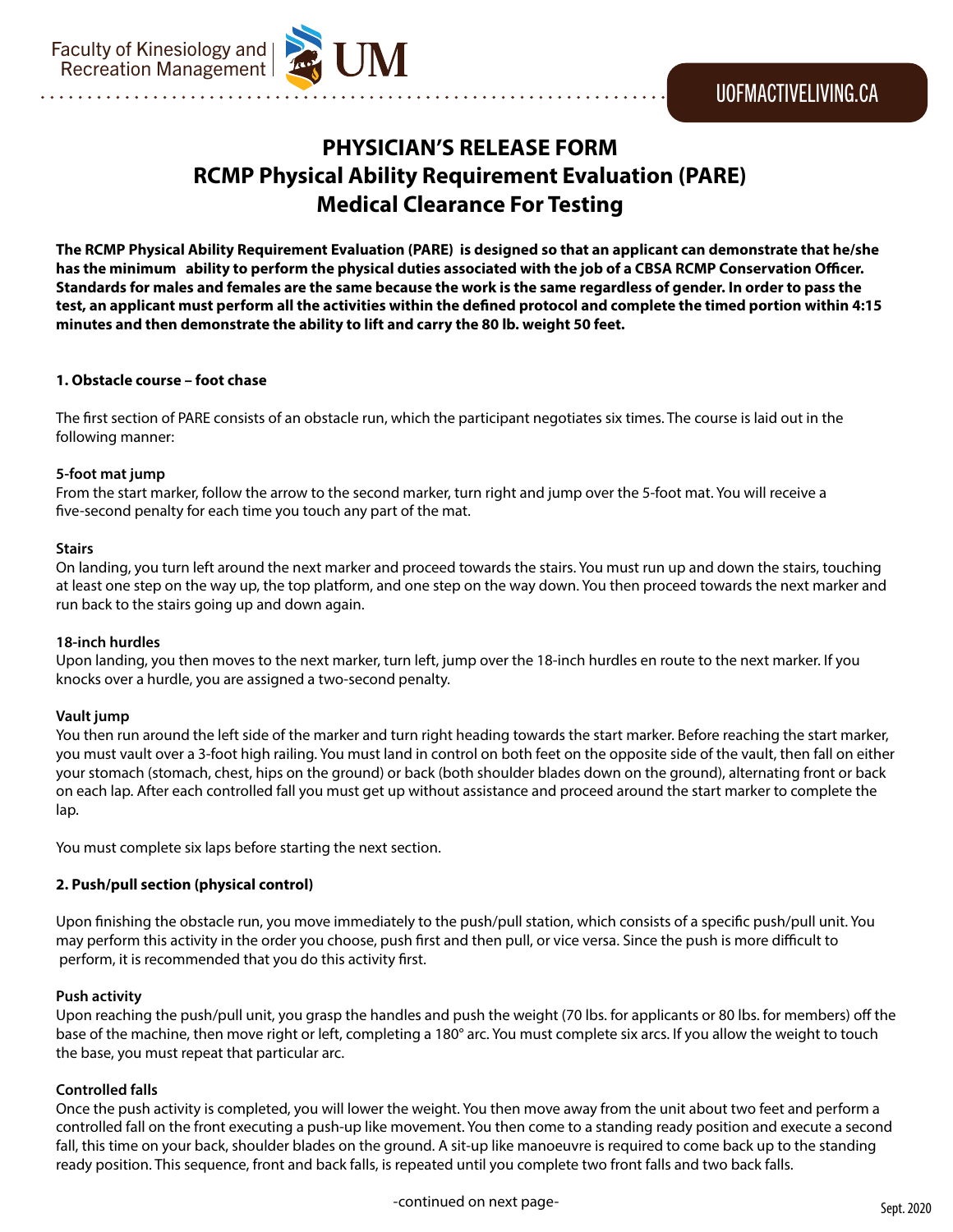# **PHYSICIAN'S RELEASE FORM RCMP Physical Ability Requirement Evaluation (PARE) Medical Clearance For Testing**

#### **Pull activity**

Once you have completed the sequence of falls, you grasp the rope and pull so the weight plates lift off the base of the machine and then move right or left. You must complete six arcs without allowing the weight to touch the base. If the weight touches the base, you must repeat that particular arc.

#### **3. Torso bag carry (carry to safety)**

The weight carry section of PARE is a pass/fail activity; it is not timed. You must be able to pick up a weight (80 lbs. for applicants or 100 lbs. for members), and carry it over a distance of 50 feet. This activity should begin one to two minutes after you complete the timed part of the test. Participants failing the weight-carry section fail PARE.